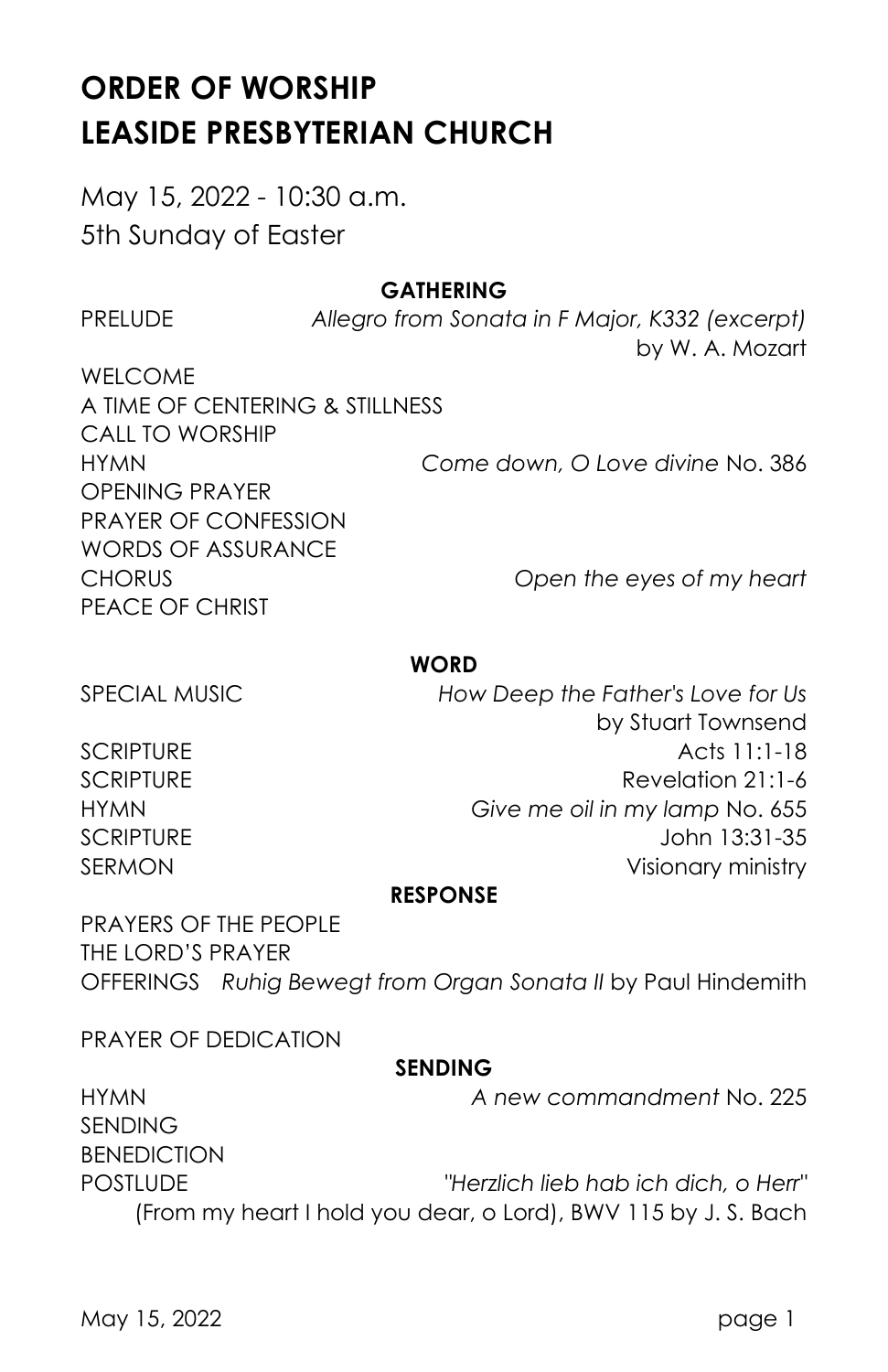CALL TO WORSHIP

- One: Praise God, all people!
- **All: Praise the Lord, all creation!**
- One: Whales doing backflips in the air, squid and octopi dancing on the ocean floor;
- **All: giant redwoods stretching to the sky, tomato vines cuddling around a stake.**
- One: Mountains blocking the sunrise,moles tunnelling through our front lawns;
- **All: 5-year-olds sitting in a story-time circle, grandparents singing 'their song.'**
- One: Redbuds decorating our backyard, grass growing faster than our children;
- **All: seals getting a suntan on the rocks, teenagers knotted together at church.**
- One: Praise the Lord, all creation! Praise God, all people!

## PRAYER OF CONFESSION

**All: Who are we to get in your way, Holy God? We put people into neat, little boxes, but you rip them open, so folks can dance in your joy. We imprison others with our unmet expectations, and you set them free with a Word. We build walls around those we don't know, and you tear them down, so they can run wild in the kingdom. Who are we to get in your way, Saving Power, especially in the way of your forgiveness offered to all! Give us your vision that sees everyone as equal - forgiven, graced, loved - even as we seek to follow our Lord and Saviour, Jesus Christ.**

WORDS OF ASSURANCE

- One: We know who God is by the love shown to us in Christ Jesus.
- **All: We will show others who we are - and Whose we are - by the loved poured out by our lives. Thanks be to God, we are forgiven! Amen.**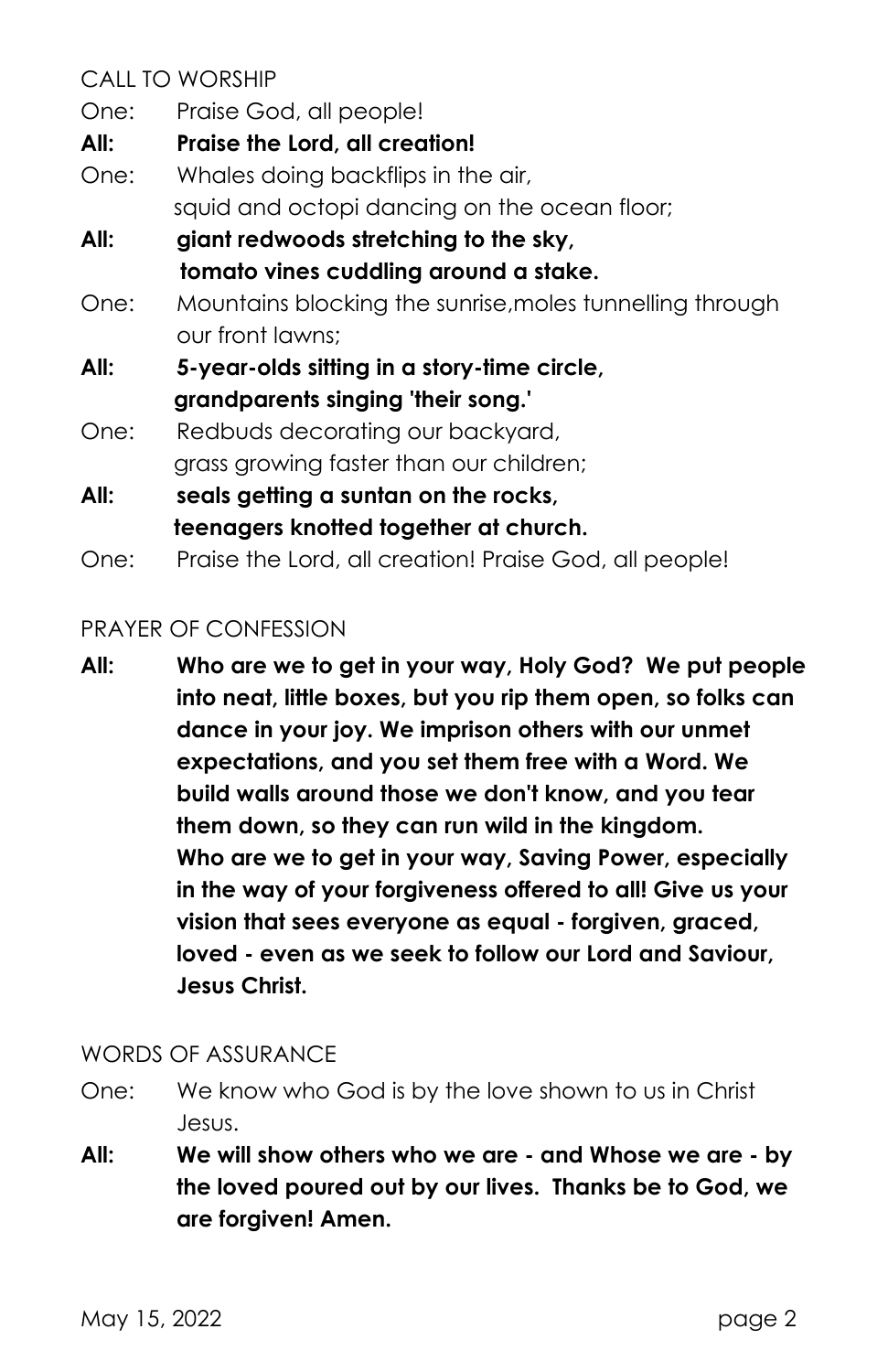CHORUS Open the eyes of my heart **Chorus** Open the eyes of my heart Lord Open the eyes of my heart I want to see You I want to see You Verse To see You high and lifted up Shining in the light of Your glory Pour out Your power and love As we sing holy holy holy

Repeat Chorus and verse

Bridge (repeat) Holy holy holy Holy holy holy Holy holy holy I want to see You CCLI Song # 2298355 Paul Baloche © 1997 Integrity's Hosanna! Music (Admin. by Integrity Music) For use solely with the SongSelect® Terms of Use. All rights reserved. www.ccli.com CCLI License # 21118147

## SHARING OF THE PEACE

- One: Let us share the peace. May the peace of Christ be with you all.
- **All: And also with you.**

#### THE LORD'S PRAYER

**All: Our Father who art in heaven, hallowed be thy name; thy kingdom come, thy will be done on earth as it is in heaven;give us this day our daily bread, and forgive us our debts as we forgive our debtors; and lead us not into temptation, but deliver us from evil; for thine is the kingdom, the power, and the glory; for ever and ever. AMEN**